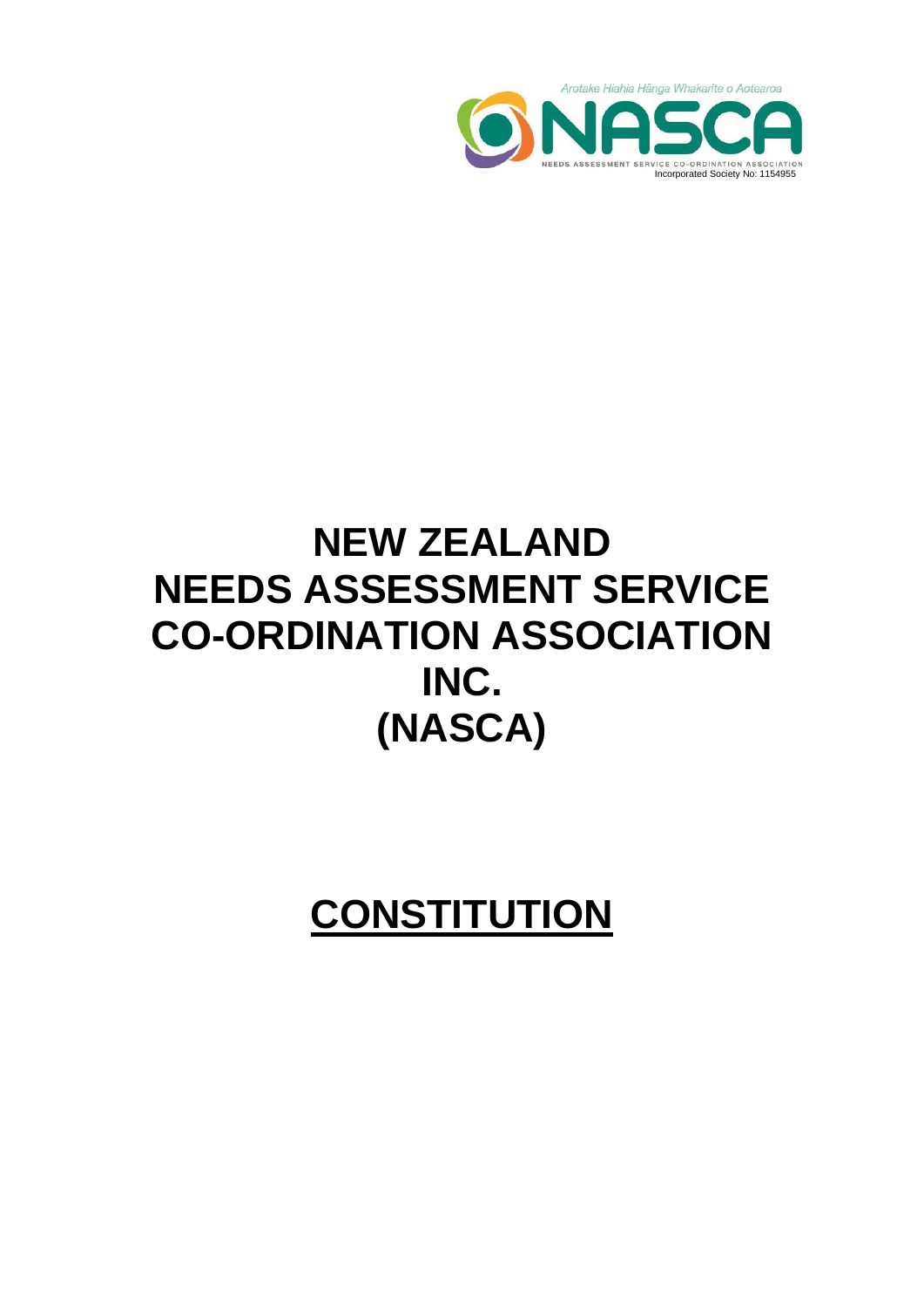## **CONSTITUTION OF THE NEW ZEALAND NEEDS ASSESSMENT SERVICE CO-ORDINATION ASSOCIATION INC. (NASCA)**

## **1. NAME OF THE ASSOCIATION**

- 1.1 The name of the Association shall be "The New Zealand Needs Assessment Service Co-ordination Association incorporated" also known as "NASCA".
- 1.2 In this constitution reference to "the Association" or "the Society" shall mean the New Zealand Needs Assessment Service Co-ordination Association Incorporated.

## **2. OBJECTIVES OF THE ASSOCIATION**

- 2.1 To promote, maintain and foster exclusively in New Zealand good personal and mental health of the disabled (and as an ancillary object other persons in New Zealand) by establishing, promoting, maintaining, fostering and developing needs assessment service co-ordination for the disabled and such other persons;
- 2.2 To be of benefit to the society of New Zealand to enhance a common and consistent approach to NASC services throughout the country;
- 2.3 To provide a framework for a national network of Needs Assessment Service Co-ordination services;
- 2.4 To identify common issues within the New Zealand needs assessment and co-ordination sector and related sectors including the issues of individuals that are intended to benefit from the services provided by those sectors and to work with all these parties to facilitate, develop and promote solutions, actions and services that help address these issues;
- 2.5 To provide the basis for the exchange of information in the disability, personal health, mental health and other sectors;
- 2.6 To affiliate and co-operate with other organisations in the furtherance of these objectives, and to co-operate with Government and Government bodies on matters of mutual concern;
- 2.7 To develop, promote and support professional standards for needs assessment and service co-ordination practice;
- 2.8 To facilitate and provide training on needs assessment service coordination in New Zealand and to identify such needs through research exclusively in New Zealand;
- 2.9 To acquire property and funds, and to use the funds of the Association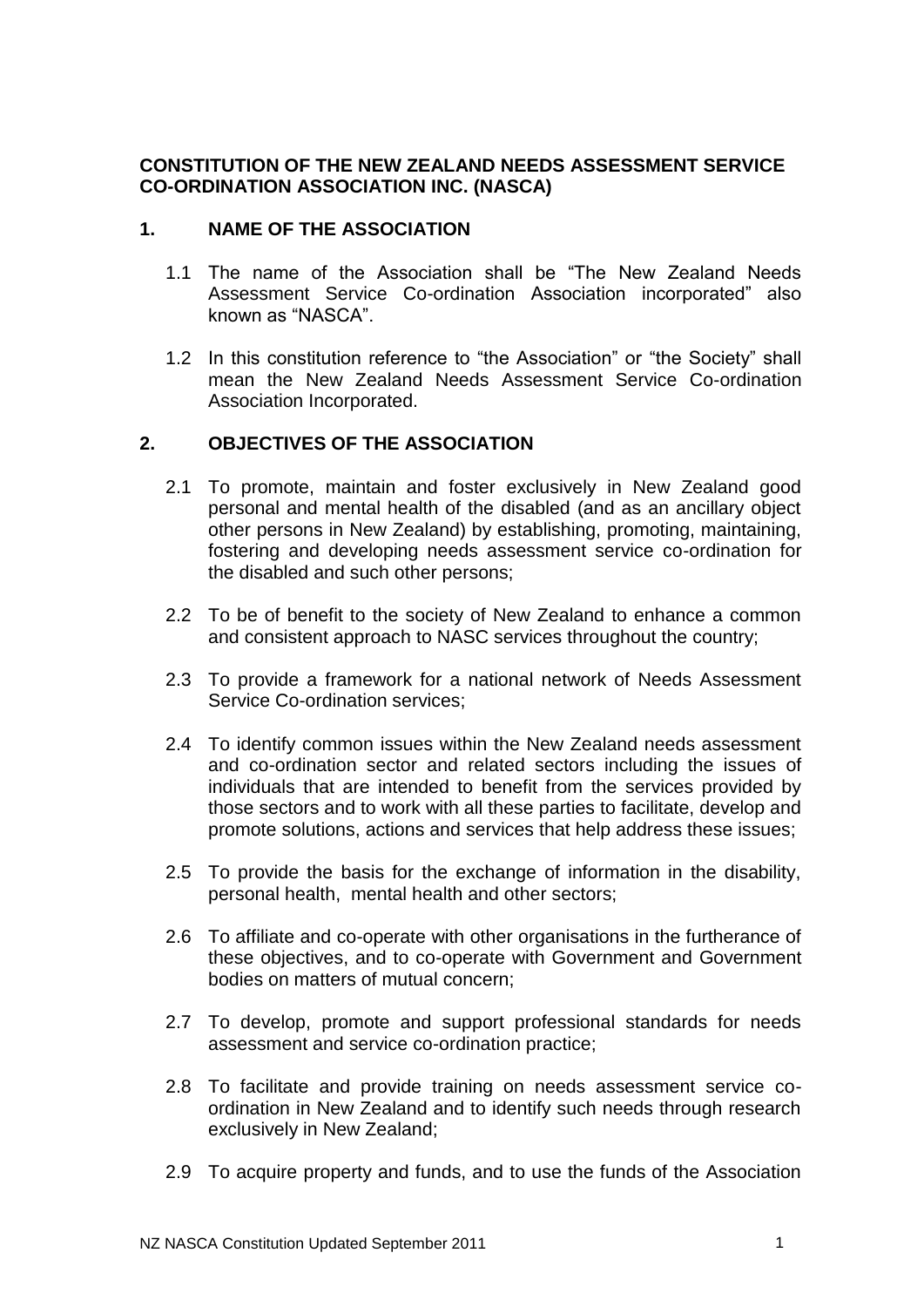as the Association may consider from time to time advisable for any purpose or objective of the Association;

2.10 The New Zealand Needs Assessment Service Co-ordination Association is formed exclusively for charitable purposes within New Zealand.

## **3 POWERS**

To fulfill its aims, the Association adopts the following powers:

## 3.1 **Membership**

- 3.1.1 To have a representative member for each Needs Assessment Service Co-ordination Agency or its equivalent, contracted to provide services in the disability, personal health, mental health and other sectors, funded by the ministry of health, District Health Boards or their regulated funding body;
- 3.1.2 To have associate members of various types.

## 3.2 **General**

- 3.2.1 To enter into any contract or arrangement with any public or private corporate body, including any central or local government, agency, body, corporation, department or ministry, to carry out all or any of the objectives of the Association from accommodation, or with the use of facilities, or in return for financial assistance, grants or contractual payments provided by any such agency or body;
- 3.2.2 To subscribe to, or donate, or affiliate with, or become an associate member of any other organization – whether in New Zealand or elsewhere – where such an action is likely to assist in achieving the objectives of the Association;
- 3.2.3 To take part in, join, or accept appointment to any ad hoc group, body, board, committee or commission, wherever such an action or the information obtained or given by the Association, is likely to be of assistance in the achievement of one or more of the objectives of the Association;
- 3.2.4 To communicate with any organization including any government, or ad hoc, or local body, commission or committee, in any way or manner appropriate, whether on general matters or in co-operation or coordination with individuals or other bodies with similar issues as identified under clause 2.4, insofar as any such communications are likely to assist in the achievement of the objectives of the society.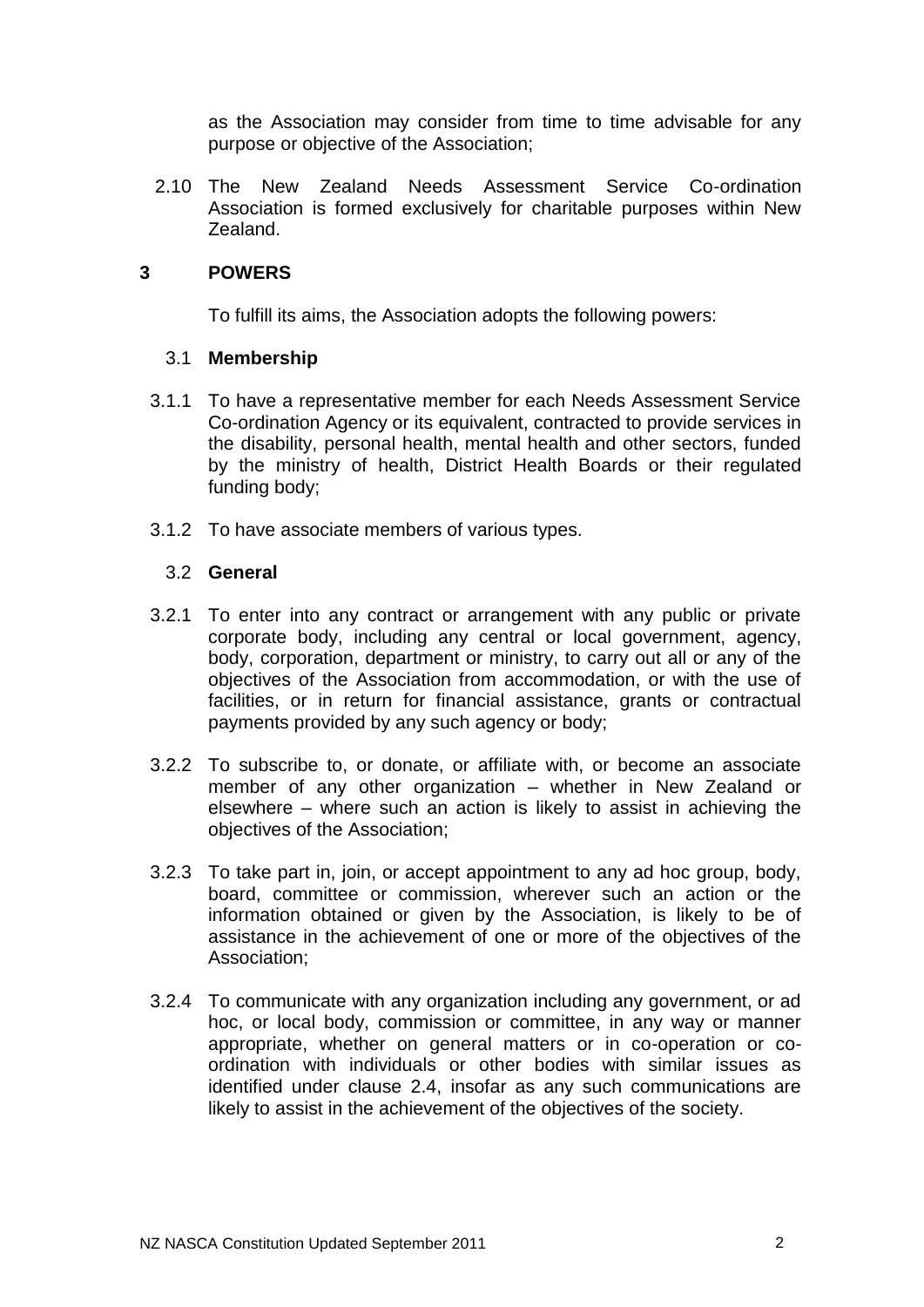## 3.3 **Financial**

- 3.3.1 To accept custody, control or management of any real or personal property that may be bequeathed, donated or lent to the Association, and to accept and carry out any trust attached to gifts or bequests or monies made available in accordance with the objectives of the Association;
- 3.3.2 To acquire, purchase, hire, lease, rent or obtain the use of any accommodation or premises, equipment, information resource, library or any other facility or resource needed to pursue the objectives of the Association;
- 3.3.3 To borrow or raise money, upon such terms and conditions as are deemed prudent within the resources of the Association and whether by the issue of such forms of security as are available to the Association, or whether on the basis of written guarantees issued in the name of the Association or whether upon any other terms mutually agreeable to the Association and the lender of the money;
- 3.3.4 To solicit contracts, donations, funds, grants or any other financial assistance, payment or reward, whether by public appeal or any other appropriate means, provided that this is not in conflict with the interests of individual member organisations;

# 3.4 **Patrons**

3.4.1 To invite such persons as it thinks proper to become patrons. For the terms of their appointment, such patrons will enjoy speaking rights but not voting rights.

# **4. MEMBERSHIP**

## 4.1 **Composition**

The Association shall consist of two types of membership, namely Principal member and Associate member.

## 4.2 **Criteria**

4.2.1 Principal members are those agencies which hold a current contract with the Ministry of Health, a District Health Board and/or any other funder for the provision of needs assessment and service co-ordination services. Any such eligible agency will be entitled to have a principal membership representative for each contract held. In terms of clause 4.2.4 hereof the committee shall ensure no one agency holds a majority of principal memberships and the committee shall be entitled to prohibit or restrict principal membership accordingly.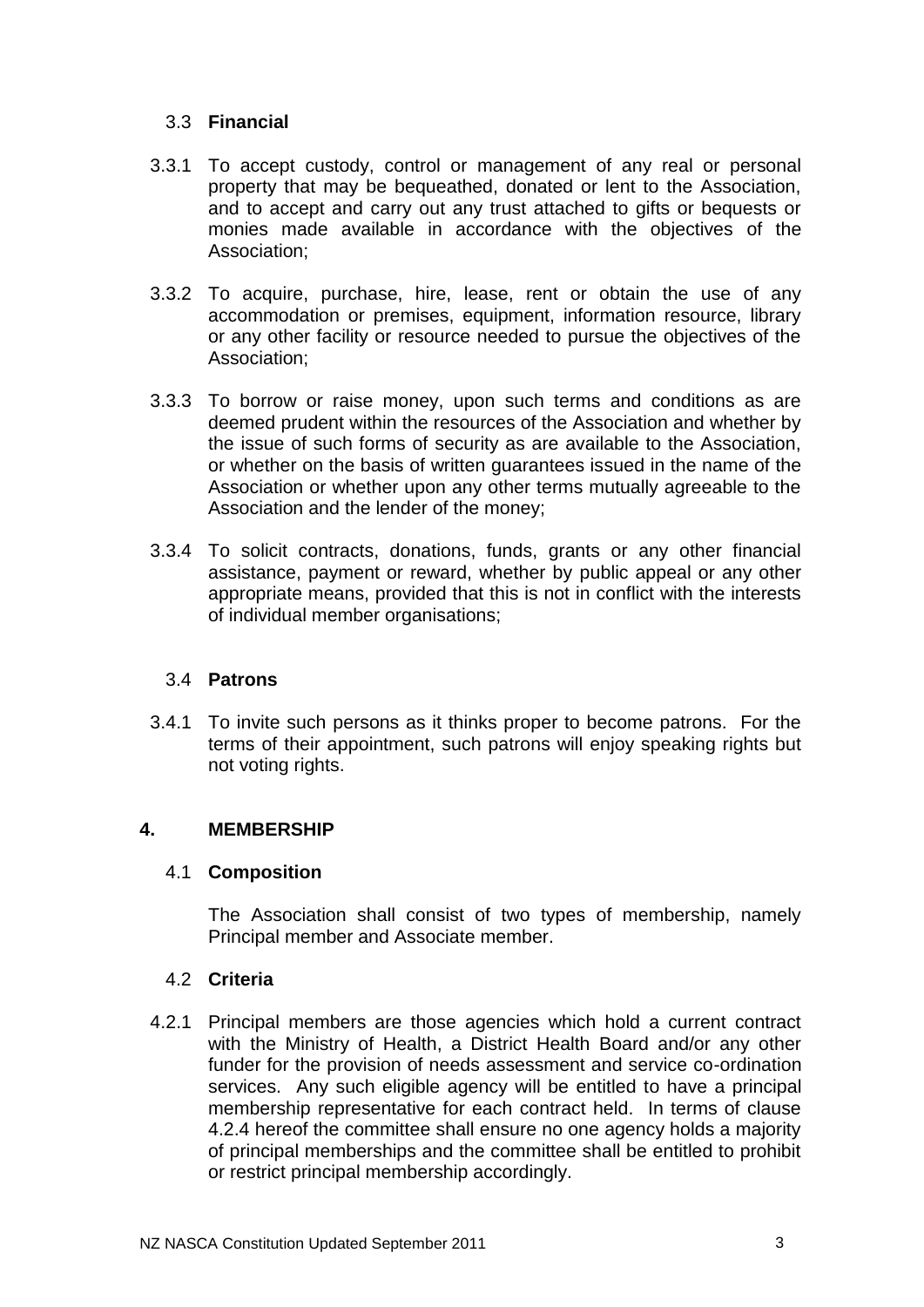- 4.2.2 Individuals and representatives (not being principal members pursuant to clause 4.2.1 hereof) shall be eligible for associate membership of the Association.
- 4.2.3 Application for membership shall be submitted in writing to the Committee;
- 4.2.4 Membership shall be decided by the Committee;
- 4.2.5 Principal Members only shall have both speaking and voting rights;
- 4.2.6 Each Principal Member shall have one vote;
- 4.2.7 Associate Members have speaking rights only
- 4.2.8 Cessation of membership will occur if:
	- i. a member's subscription remains unpaid after a period of three months following notification by invoice:
	- ii. a written resignation is submitted to the Committee:
	- iii. the Association, at its discretion, considers a member to be ineligible for membership as a result of actions by that member that are considered to be inconsistent with the objectives of the Association:
	- iv. a member, through some action of that member, fails to comply with the eligibility rules of the Association:
- 4.2.9 Upon cessation of membership all outstanding debts owed to the association by that outgoing member shall be recovered by the Association.

## **5. MEETINGS**

#### 5.1 **Conferences / Seminars**

The conferences/ seminars of the Association shall be a forum for the interchange of ideas and activities by members. Associate members may attend, and non-members may be invited to attend by members;

## 5.2 **Annual General Meeting**

There will be an Annual General Meeting, to be held within three months of the end of the financial year. Member's voting and speaking rights are specified in 4.2.5 to 4.2.7 above. Others in attendance may speak at the discretion of the Chair.

The business of the Annual General Meeting shall include: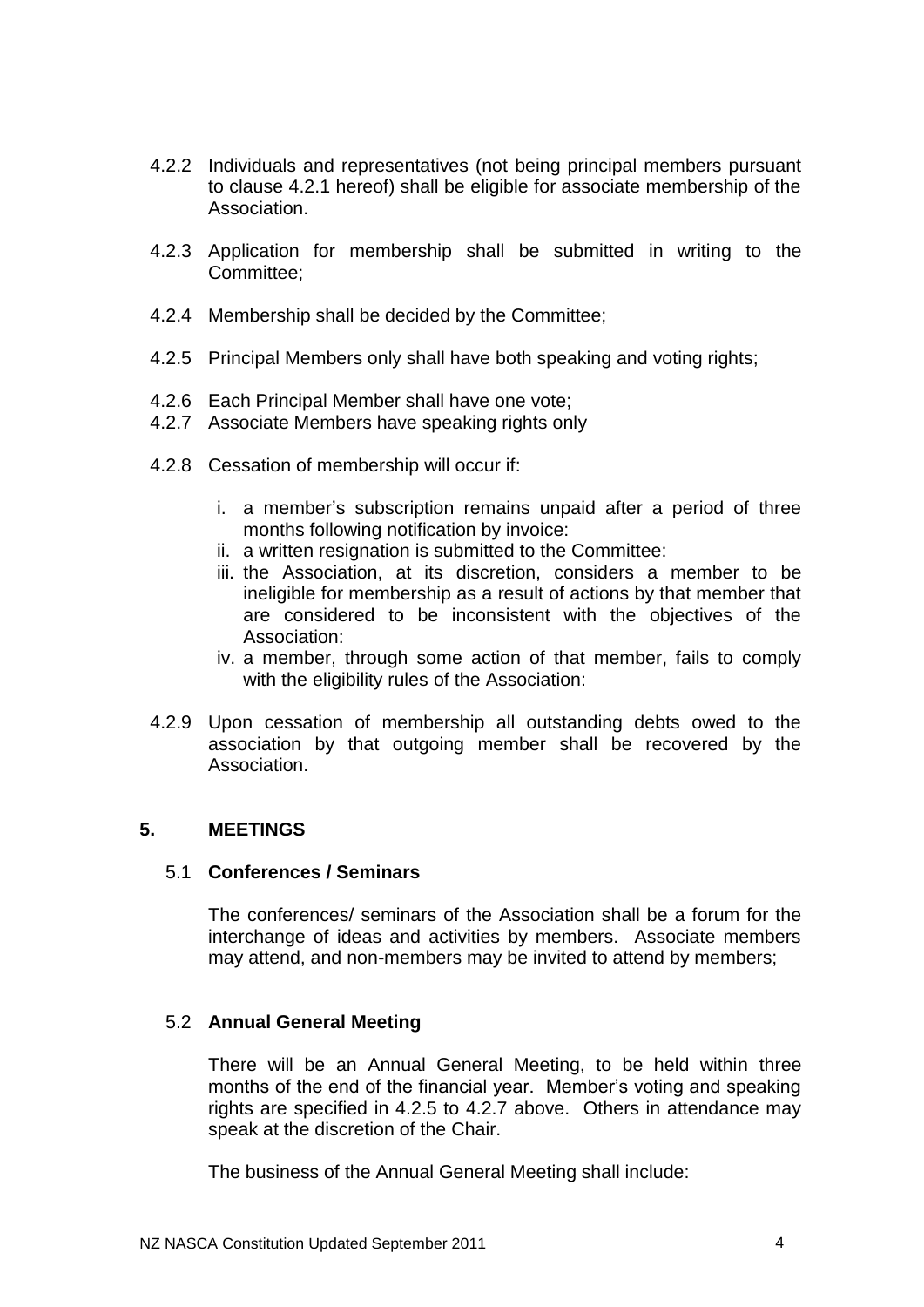- i. confirmation of the minutes of the previous Annual General Meeting or Extraordinary General Meeting; Reception, approval and adoption of the financial Statement and Annual Report for the past year;
- ii. election of office bearers and Auditors;
- iii. resolutions and general business

## 5.3 **Extraordinary General Meetings**

Other General Meetings to be known as Extraordinary General Meetings may be held as and when required on the written requisition of at least 4 member organisations. As soon as the number of Principal Member organisations reaches 15, the written requisition must represent at least 7 member organisations. The Committee shall, within 14 days of receiving such a requisition, send notification to all members.

## 5.4 **Meeting Procedures**

- 5.4.1 Notice of the time and place of General Meetings must be given formally at least 14 days beforehand;
- 5.4.2 Notice is considered to be given provided that the normal times for the delivery of post have been observed. Failure of the notice to arrive in the normal time is not considered a failure by the Association to deliver the notice;
- 5.4.3 Proposals to change the Constitution must be in the hands of the Secretary at least 2 months before the time of the Annual General Meeting or Extraordinary General Meeting and shall be advised to members in the notice calling the meeting;
- 5.4.4 In the case of proposals to change the Constitution, the text of both the existing provision and the proposed new provision must be presented clearly;
- 5.4.5 A quorum for a General Meeting shall not be less than 5 individuals each representing a different Principal Member organisation. As soon as the number of Principal Member organisations reaches 15, the quorum shall be not less than 8 individuals representing a different Principal Member organisation;
- 5.4.6 The President is Chairperson of General Meetings, if present. Otherwise, it is a nominee of the meeting;
- 5.4.7 Resolutions will be passed according to a vote of the majority of Principal Members present at the meeting, except for changes to the Constitution, which require a three-quarters majority of Principal Members present at the meeting. Voting shall be by show of hands except for elections, which shall be by secret ballot unless the meeting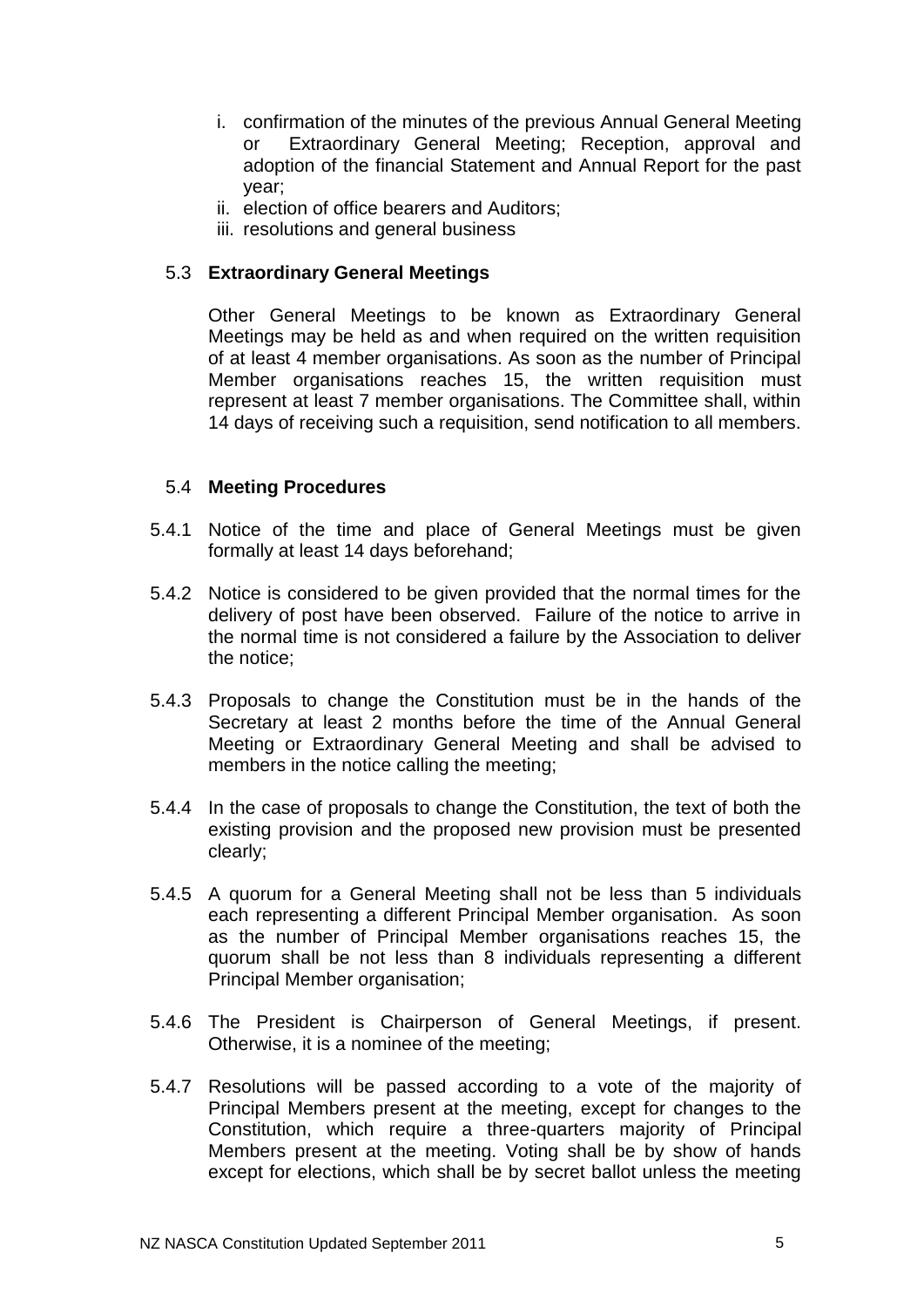agrees otherwise;

- 5.4.8 At any relevant meeting the association reserves the right to move into Committee;
- 5.4.9 The Chairperson of the meeting shall have a second or casting vote in the event of equality of voting;
- 5.4.10 The rules of the Society may be altered, added to, rescinded or otherwise amended by the vote of the Principal Members as prescribed in clause 5.4.7 provided always that such changes do not affect the exclusively charitable nature of the Society nor give power to extend the Society's operations beyond New Zealand.

# **6 COMMITTEE**

## 6.1 **Composition**

- 6.1.1 The Committee shall be elected at the Annual General Meeting for a two-year term and shall consist of a President, Treasurer and a minimum of three and a maximum of five elected members. The committee will be derived from the Principal membership only, except for Clause 6.1.2. The committee once established, will amongst themselves, elect a vice president. No one agency, holding more than one contract as described in 4.2.1, will be permitted to hold a majority position on the committee. The committee will be representative of the geographical nature of New Zealand as well as being representative of the various funders who purchase needs assessment and service coordination services;
- 6.1.2 The committee has the power to co-opt individuals to its membership. However, at any one time the number of co-opted members will not hold a majority position on the committee. All co-opted persons will remain on the committee for a specific term, but no longer than the next Annual General Meeting. Any individual who is co-opted is done so for a specific and detailed purpose. Co-opted committee members have speaking and voting rights as principal members do;

## 6.2 **Nominations**

6.2.1 Nominees must be representatives of Principal Member organisations. Nominations for committee members to be made in writing by Principal Member organisations, and shall be lodged with the Secretary at least 30 days prior to the Annual General Meeting.

## 6.3 **Powers of the Committee**

6.3.1 The Committee shall exercise all delegated the powers of the Association except that it shall not have the powers of an Annual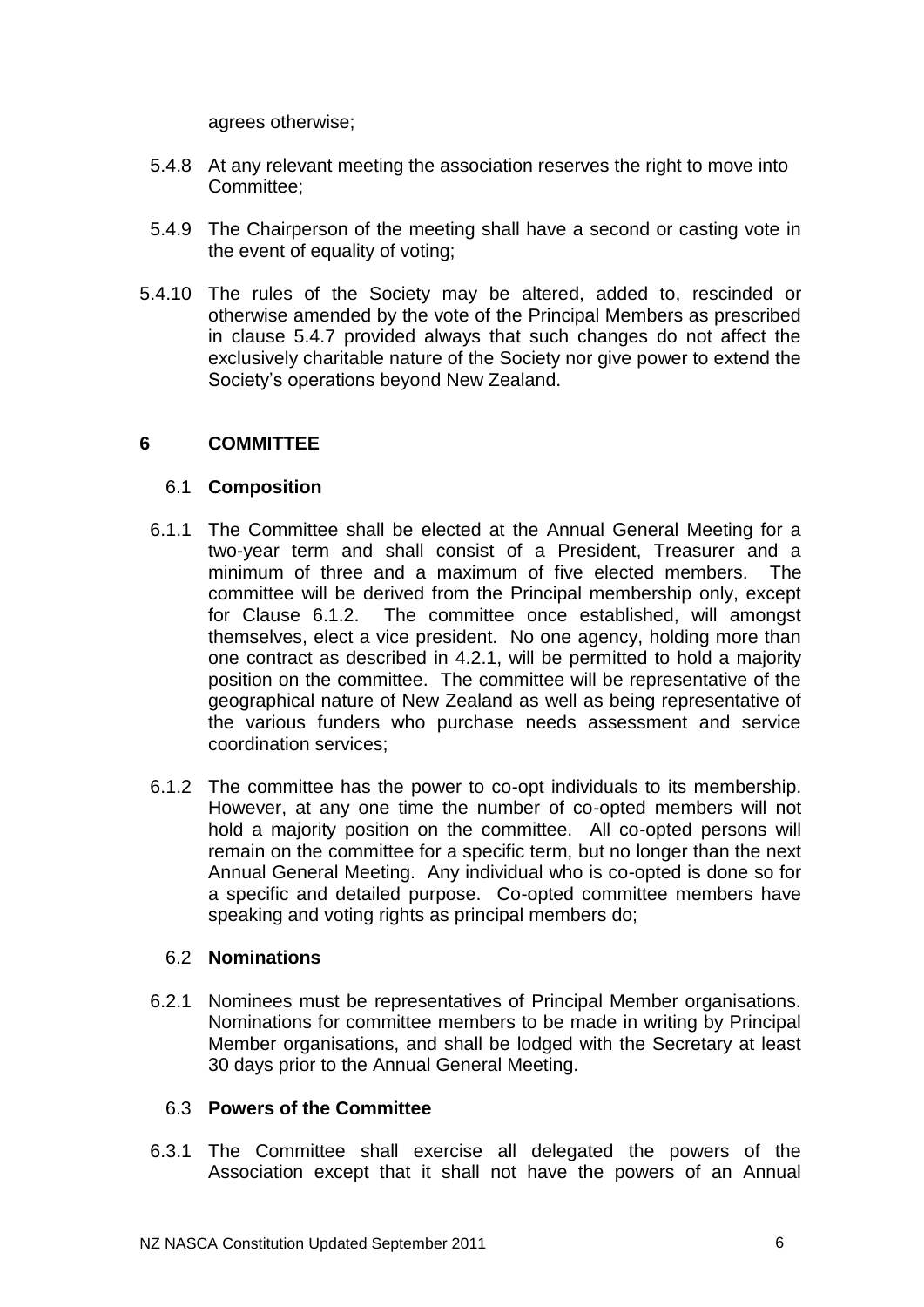General Meeting or Extraordinary General Meeting of the Association;

- 6.3.2 The Committee may delegate specific of its powers to Subcommittee or individual members of the Association. Provided suitable reporting has been arranged, this includes the authority to incur expenditure on the Association's behalf. Such delegation does not, however, relieve the Committee of its responsibilities to its members;
- 6.3.3 The Committee shall have the power to fill occasional vacancies from principal members to the Committee. Any member who fills such a vacancy shall hold office until the next Annual General Meeting, when an eligible Principal Member shall be elected to hold the office left vacant.

## 6.4 **Meetings of the Committee**

- 6.4.1 Meetings of the Committee shall be held as, where and when required by the President, or the Secretary, or the written requisition of not fewer than 3 Committee members. In selecting the venue or medium every effort shall be made to reflect the geographic spread of membership;
- 6.4.2 A quorum for meetings of the committee shall be a majority;
- 6.4.3 Voting at meetings of the Committee shall be personally and a simple majority shall prevail provided that in the case of equality in voting the Chairperson of the meeting shall have a second or casting vote;
- 6.4.4 A resolution in writing signed by all persons comprising the Committee for the time being shall be as valid and effectual as if it has been passed at a meeting of the Committee duly called and constituted. Any such resolution shall be tabled at the next meeting of the Committee and recorded in the Minutes of that meeting.

# **7. FINANCIAL**

## 7.1 **Membership Fees**

- 7.1.1 Membership fees shall be payable by all members in amounts determined at an Annual General Meeting;
- 7.1.2 Membership fees are due on each  $1<sup>st</sup>$  July and cover membership until the following  $30<sup>th</sup>$  June. This period constitutes the financial year, for which the accounts of the Association are audited. All fees are to be paid to the Treasurer and entered into an account of the Association.

## 7.2 **Accounts**

7.2.1 The Committee shall ensure that proper financial records of the Association's affairs are kept and that audited Annual Statements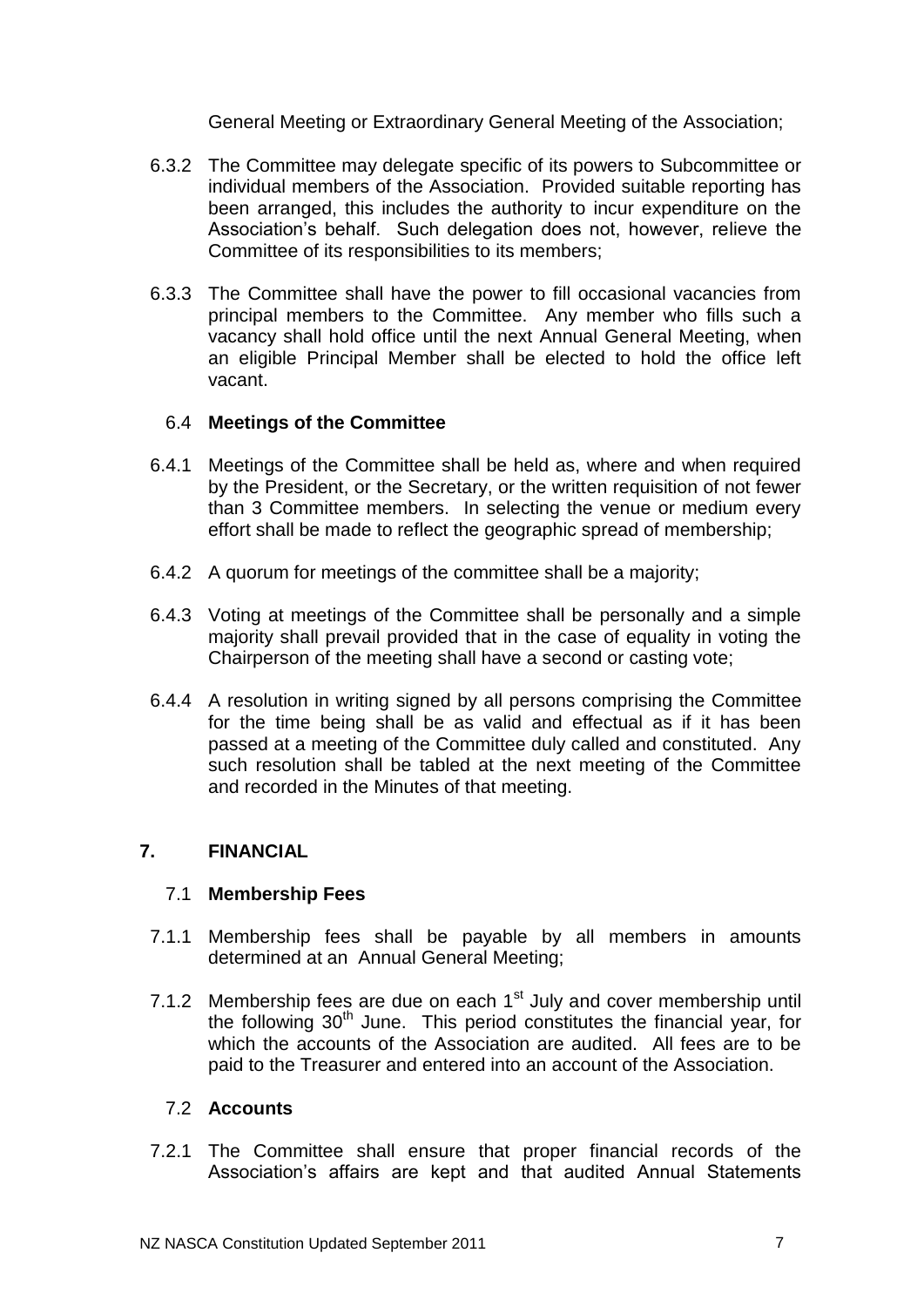compiled from such records are presented to the Annual General Meeting for adoption or otherwise;

- 7.2.2 The Annual General Meeting of the Association, or the Committee, shall appoint one or more auditors. A member is not eligible to be appointed as Auditor. The Auditor will certify the Annual Financial Statements of the Association to be correct or otherwise, and produce reports and advice to the Committee according to its requirements;
- 7.2.3 The Treasurer shall be responsible for ensuring that there is an accurate and complete record of all income and expenditure; that all monies received are promptly paid into a bank account approved by the Committee; that all accounts and taxes due are paid; that whenever possible the Association's funds are invested for the greatest benefit of the Association, and for preparing reports on the financial position of the Association whenever required.
- 7.2.4 The practice of two signatories from the committee, as set out by bank account rules, will apply to the Associations' account.

## 7.3 **Restrictions**

- 7.3.1 No transactions, contracts or financial arrangements may be entered into on behalf of the society that shall compromise the charitable status of the society.
- 7.3.2 Any person who is a member of the Society (whether NASCA Board Member or not) shall not be able to determine or materially influence in any way whatsoever any income, benefit, or advantage that they may receive as a result of their employment by the NASCA Board and such persons shall not participate in any deliberations and proceedings by which such income, benefit or advantage is being determined.
- 7.3.3 Notwithstanding anything expressed in these Constitutional Rules, no commercial transaction will be entered into with any member (whether NASCA Board Member or not) or person associated with a member of the Society unless, having regard to the terms and conditions of the loan or agreement, payment by way of interest or rent shall not exceed current commercial rates and receipts by way of interest or rent shall not be less than current commercial rates.
- 7.3.4 Any NASCA Board Member who is in any way interested or concerned directly in any property or undertaking in which the Society is or may be concerned or involved, shall disclose the nature and extent of their interest to the NASCA Board, and shall take no part whatever in any deliberations of the NASCA Board, concerning any matter in which that member is or may be interested, other than to provide a quorum.
- 7.3.5 No private pecuniary interest or profit shall be made by any person or organization being a member of the association, except that: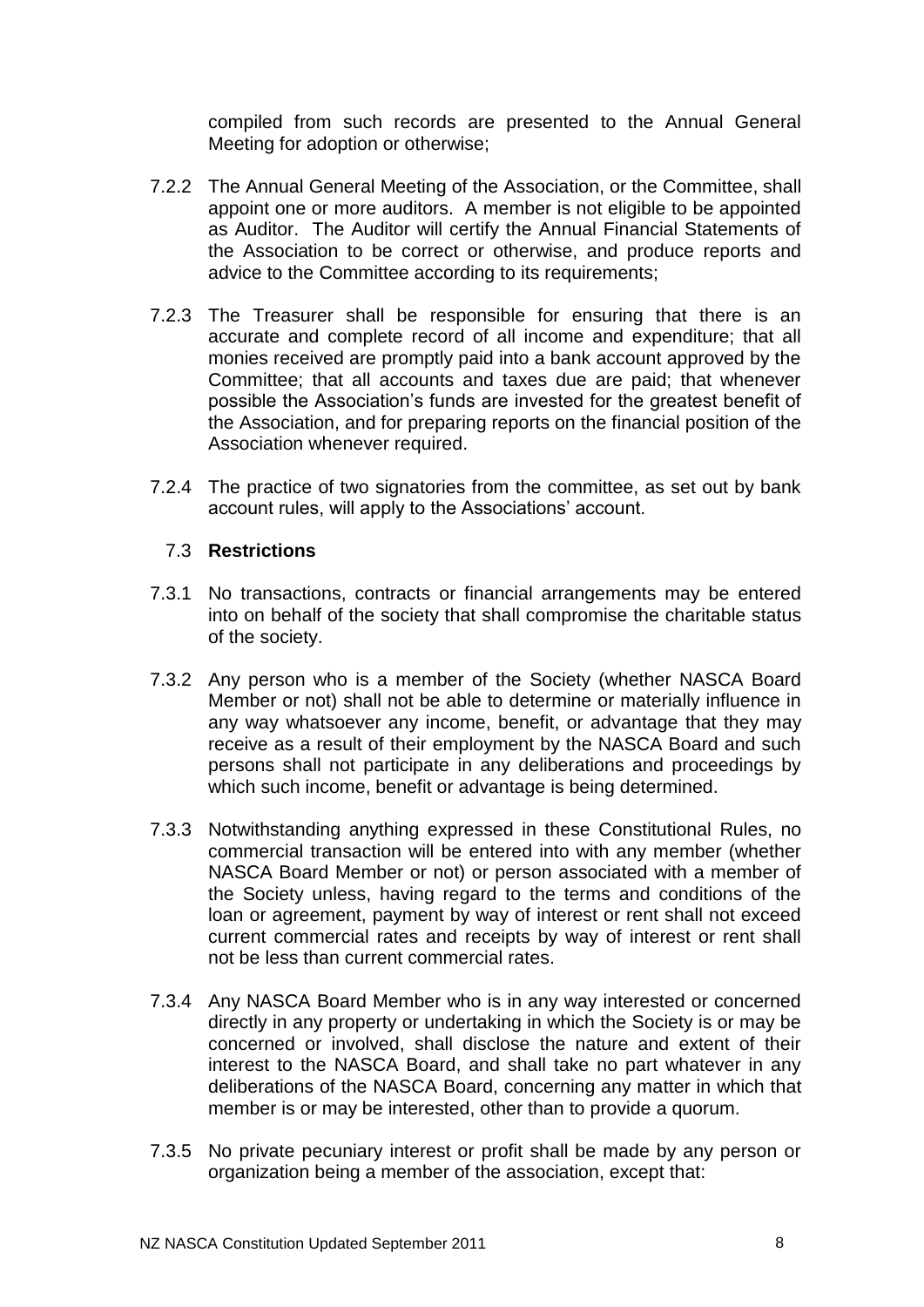- i. any employee or Member of the Society (whether NASCA Board Member or not) may receive full reimbursement for all expenses properly incurred by them in conjunction with the affairs of the Society;
- ii. the Society may pay reasonable and proper remuneration to any employee or Member of Society (whether NASCA Board Member or not) in return for services actually rendered to the Society;
- iii. any Member of the Society (whether NASCA Board Member or not) may be paid all usual professional, business or trade charges for services rendered, time expended and all acts done by that Member or by any firm or entity of which that person is a member, employee or associate, in connection with the affairs of the Society;
- iv. any Member of the Society (whether NASCA Board Member or not) may retain any remuneration properly payable to them by any company or undertaking for which the Member has acted in any capacity whatever, notwithstanding that that Member's connection with that company or undertaking is in any way attributable to that Member's connection with the Society.
- 7.4 To borrow or raise money, upon such terms and conditions as are deemed prudent within the resources of NASCA and whether by the issue of such forms of security as are available to NASCA, or whether on the basis of written guarantees issued in the name of NASCA or whether upon any other terms mutually agreeable to NASCA and the lender of the money.

# **8 COMMON SEAL**

8.1 The Association shall, upon incorporation, acquire and use a common seal on which the name of the Association shall be legibly written. The Secretary shall keep the seal. The seal shall be used only by authority of a resolution of the Committee and in the presence of any two of the Secretary, President, and Vice-President. The persons in whose presence the seal was so affixed shall sign every instrument to which the seal is affixed. The Secretary shall keep a record of all documents to which the seal was affixed.

# **9 DISSOLUTION**

- 9.1 An application for dissolution of the Association shall be made to the Registrar of Incorporated Societies if:
	- i. A resolution that it shall be dissolved at a certain date be passed at a General Meeting by a simple majority of those Principal Members present and voting at that meeting; and
	- ii. In accordance with section 24 of the Incorporated Societies Act 1908 the resolution shall be confirmed at a subsequent Annual General Meeting or Extraordinary General Meeting called together